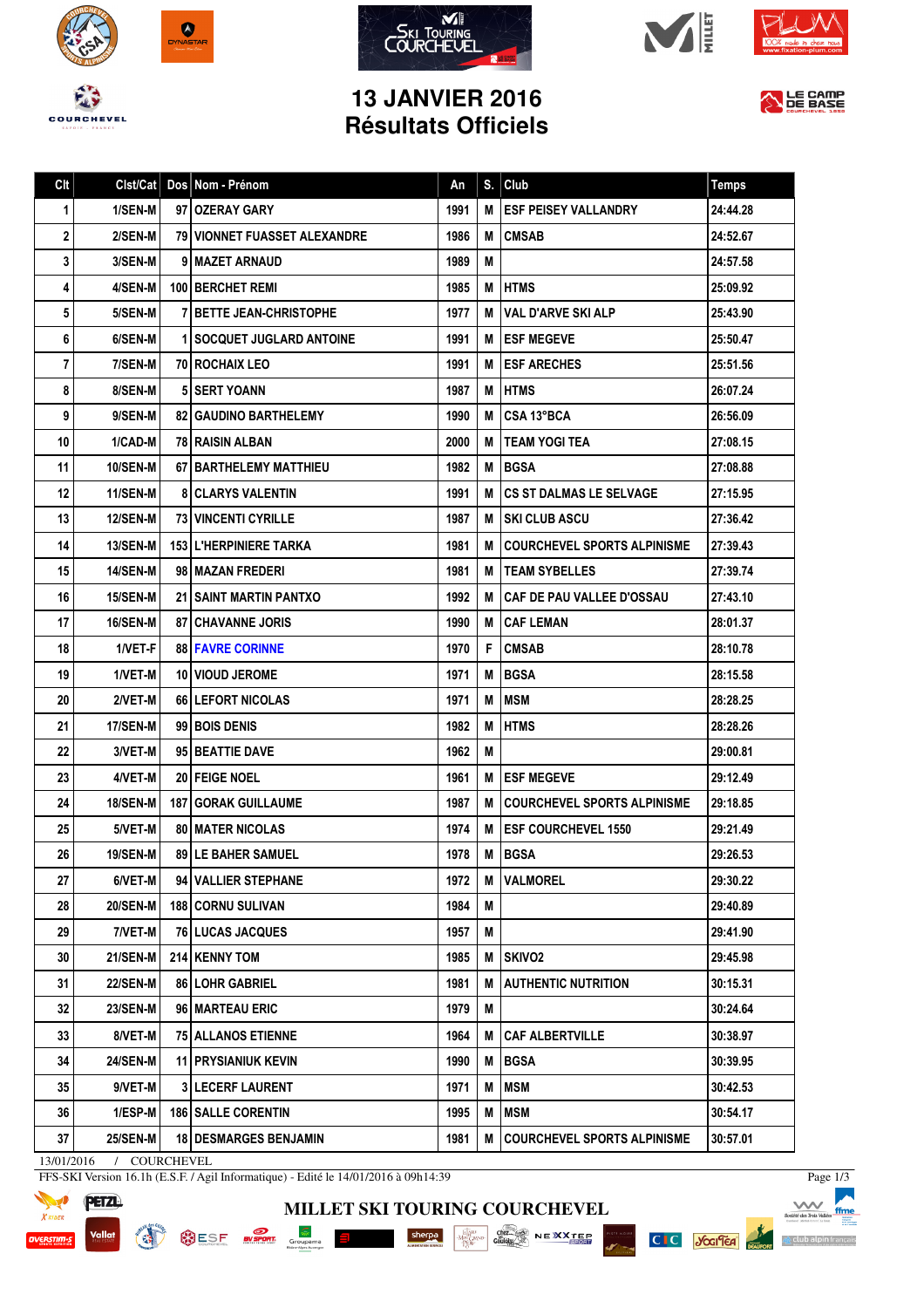| Clt |                 | Cist/Cat   Dos   Nom - Prénom      | An   | S. | Club                               | <b>Temps</b> |
|-----|-----------------|------------------------------------|------|----|------------------------------------|--------------|
| 38  | 10/VET-M        | 93   AMBROSINI JEAN-CHRISTOPHE     | 1967 | M  | <b>ESF AIME LA PLAGNE</b>          | 31:04.99     |
| 39  | 11/VET-M        | <b>72 GRUEL FRANCK</b>             | 1970 | M  |                                    | 31:06.35     |
| 40  | <b>26/SEN-M</b> | <b>71 I MORGANDO THIBAULT</b>      | 1990 | M  |                                    | 31:21.67     |
| 41  | <b>12/VET-M</b> | <b>4 BENOIT MICHAEL</b>            | 1975 | M  | <b>IESF COURCHEVEL 1850</b>        | 31:32.80     |
| 42  | <b>27/SEN-M</b> | <b>83 BONNERUE GREGOIRE</b>        | 1989 | М  | <b>CAF CHAMBERY</b>                | 31:35.73     |
| 43  | <b>28/SEN-M</b> | <b>74 COSTAZ YANNICK</b>           | 1980 | М  | <b>IESF AIME 2000</b>              | 31:48.05     |
| 44  | <b>29/SEN-M</b> | 92   PAOLI JEAN-CHRISTOPHE         | 1978 | М  | <b>SKI CLUB ASCU</b>               | 31:48.26     |
| 45  | 13/VET-M        | <b>105 CHEVALLIER LAURENT</b>      | 1971 | м  | <b>CAF ALBERTVILLE</b>             | 31:54.07     |
| 46  | 2/VET-F         | <b>185 BAU GERALDINE</b>           | 1970 | F  | I MSM                              | 32:10.22     |
| 47  | 14/VET-M        | <b>122   CERESA JEAN-FRANCOIS</b>  | 1960 | М  | <b>ESF LES MENUIRES</b>            | 32:25.17     |
| 48  | 15/VET-M        | <b>196   DOMERGUE BERNARD</b>      | 1958 | М  | <b>IESF AIME 2000</b>              | 32:33.24     |
| 49  | 1/SEN-F         | <b>124 BUGNARD CORAIL</b>          | 1991 | F  | <b>COURCHEVEL SPORTS ALPINISME</b> | 32:41.42     |
| 50  | 16/VET-M        | 91 SIMOND PASCAL                   | 1967 | M  |                                    | 32:53.49     |
| 51  | 17/VET-M        | <b>6 CHEDAL ANGLAY JOSEPH</b>      | 1959 | M  |                                    | 32:59.28     |
| 52  | <b>30/SEN-M</b> | <b>127   VERTHIER REMI</b>         | 1985 | M  | <b>CAF MOUTIERS</b>                | 33:23.44     |
| 53  | 2/SEN-F         | <b>149 JOGUET CAROLINE</b>         | 1992 | F  | <b>CMSAB</b>                       | 33:42.50     |
| 54  | 3/SEN-F         | <b>85 FRESLON CAROLINE</b>         | 1980 | F  | <b>CHAMONIX</b>                    | 33:46.04     |
| 55  | 18/VET-M        | <b>84   CATEAU CHRISTIAN</b>       | 1970 | M  |                                    | 33:53.18     |
| 56  | 19/VET-M        | <b>152 POIRIER CHRISTOPHE</b>      | 1961 | М  | <b>LA BELLE MONTAGNE</b>           | 33:53.31     |
| 57  | 20/VET-M        | <b>150   PALIJCZUK OLIVIER EVA</b> | 1974 | M  |                                    | 34:05.16     |
| 58  | 3/VET-F         | <b>159 LATHURAZ VERONIQUE</b>      | 1968 | F  | <b>COURCHEVEL SPORTS ALPINISME</b> | 34:07.75     |
| 59  | 21/VET-M        | <b>2 MOURIN STANISLAS</b>          | 1976 | M  |                                    | 34:18.31     |
| 60  | 31/SEN-M        | <b>102 JEANNIN ARNAUD</b>          | 1980 | M  | <b>LETOILE DU CORMET</b>           | 34:20.20     |
| 61  | 4/VET-F         | <b>101 BOUVIER NATHALIE</b>        | 1969 | F  |                                    | 34:57.42     |
| 62  | 22/VET-M        | <b>292 POPOVITSCH YANN</b>         | 1974 | M  | <b>CAF VANOISE</b>                 | 35:00.95     |
| 63  | 32/SEN-M        | 90 GARCIA SEVERIN                  | 1986 | M  |                                    | 35:07.99     |
| 64  | $2/CAD-M$       | <b>129 CHEVALLIER MATHIS</b>       | 1999 |    | M CAF ALBERTVILLE                  | 35:48.02     |
| 65  | 3/CAD-M         | 151   COLLIARD DORIAN              | 1999 |    | <b>M</b> MSM                       | 35:48.91     |
| 66  | 4/SEN-F         | <b>120   DESJARDINS SOPHIE</b>     | 1989 | F  | <b>CAF CHAMBERY</b>                | 35:55.19     |
| 67  | 33/SEN-M        | <b>77 FROMAGET PIERRE</b>          | 1978 | М  | <b>IBGSA</b>                       | 36:06.72     |
| 68  | 23/VET-M        | 112 RAISIN DIDIER                  | 1967 | M  |                                    | 36:21.14     |
| 69  | 2/ESP-M         | <b>146   LATHUILE VINCENT</b>      | 1994 |    | <b>M</b> LASM                      | 36:40.70     |
| 70  | 5/SEN-F         | <b>144 PERRIN ELISE</b>            | 1986 | F  |                                    | 36:42.44     |
| 71  | 34/SEN-M        | 107 ALFERO FLAVIEN                 | 1990 | M  | l CAF ALBERTVILLE                  | 36:46.25     |
| 72  | 35/SEN-M        | <b>237   DELANOE MORGAN</b>        | 1980 | М  |                                    | 36:51.83     |
| 73  | 24/VET-M        | <b>139 CATELLA NICOLAS</b>         | 1974 |    | M CLUB SPORTS VALMOREL             | 37:19.40     |
| 74  | 6/SEN-F         | <b>121   MORAND SABINE</b>         | 1981 | F  | <b>AUTHENTIC NUTRITION</b>         | 37:28.65     |
| 75  | 36/SEN-M        | <b>199 ROUGEMONT ARNAUD</b>        | 1979 | M  |                                    | 37:42.03     |
| 76  | 25/VET-M        | <b>148   TOGNET CHRISTOPHE</b>     | 1970 |    | <b>M LESF MERIBEL</b>              | 37:52.64     |
| 77  | <b>37/SEN-M</b> | <b>123 BLANC-TAILLEUR ARNAUD</b>   | 1984 |    | <b>M</b> CAF MOUTIERS              | 37:54.80     |
| 78  | 1/CAD-F         | <b>143   DAVID CLEMENCE</b>        | 2000 | F  | <b>MSM</b>                         | 38:08.33     |
| 79  | 26/VET-M        | <b>12 HOUHOU SAMUEL</b>            | 1961 | М  | <b>ESF BELLE PLAGNE</b>            | 38:28.95     |

13/01/2016 / COURCHEVEL

FFS-SKI Version 16.1h (E.S.F. / Agil Informatique) - Edité le 14/01/2016 à 09h14:39

Page 2/3